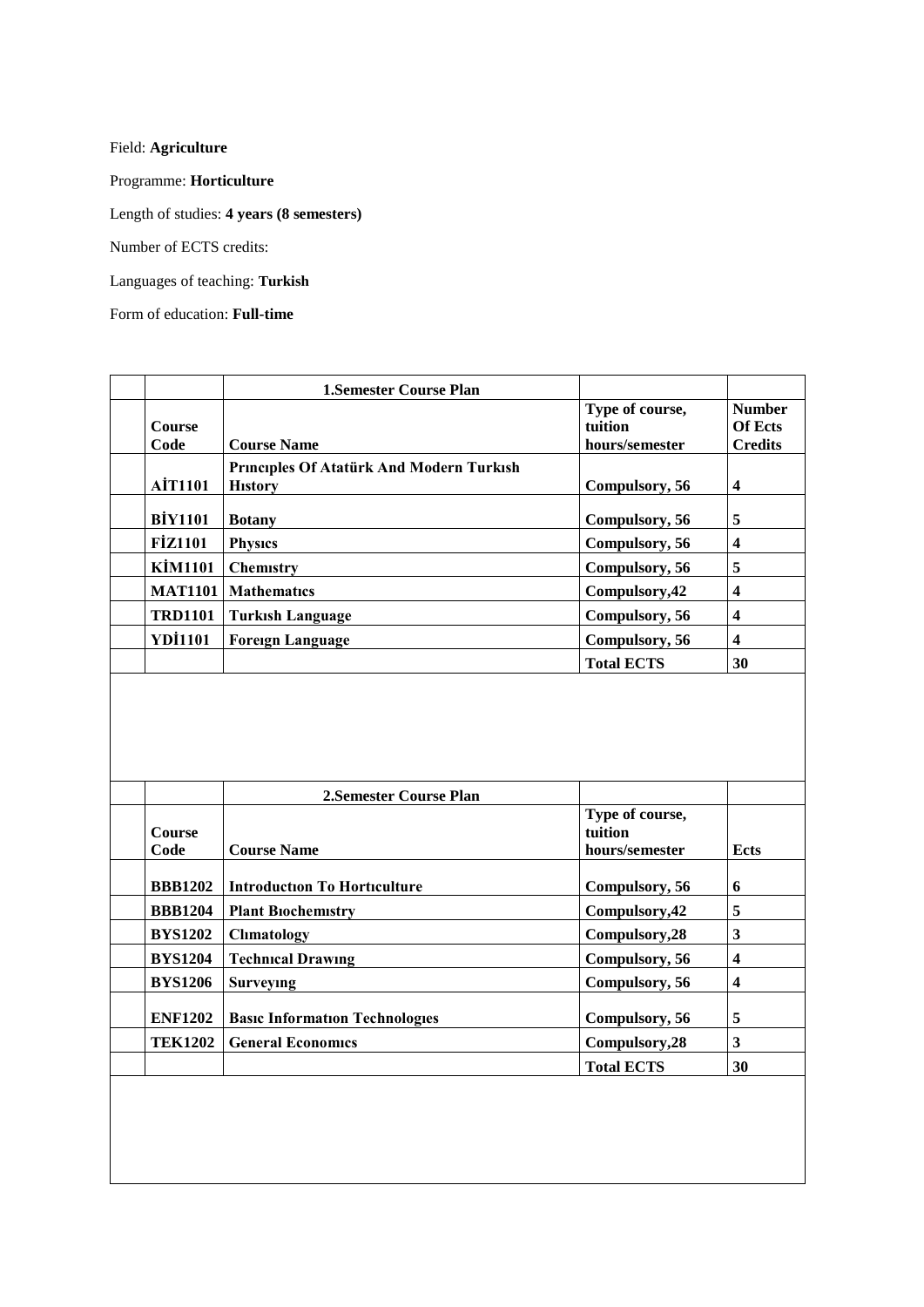|                       | <b>3.Semester Course Plan</b>        |                                              |                         |
|-----------------------|--------------------------------------|----------------------------------------------|-------------------------|
| <b>Course</b><br>Code | <b>Course Name</b>                   | Type of course,<br>tuition<br>hours/semester | <b>Ects</b>             |
|                       |                                      |                                              |                         |
| <b>BBB2303</b>        | <b>Principles Of Fruit Science</b>   | Compulsory, 42                               | $\overline{\mathbf{4}}$ |
| <b>BBB2305</b>        | <b>Horticultural Ecology</b>         | Compulsory, 28                               | $\boldsymbol{2}$        |
| <b>BYS2301</b>        | <b>Engineering Mechanics</b>         | Compulsory, 42                               | 3                       |
| <b>TBB2301</b>        | <b>Soil Science</b>                  | Compulsory, 56                               | 5                       |
| <b>TEK2309</b>        | <b>Firm Management And Marketing</b> | Compulsory, 28                               | $\overline{\mathbf{4}}$ |
| <b>ZF2301</b>         | <b>Deontology</b>                    | Compulsory, 28                               | $\boldsymbol{2}$        |
| <b>ZTN2301</b>        | <b>Animal Husbandry</b>              | Compulsory, 56                               | 5                       |
| <b>ZTN2303</b>        | <b>Statistics</b>                    | Compulsory, 56                               | 5                       |
|                       |                                      | <b>Total ECTS</b>                            | 30                      |

|                | <b>4.Semester Course Plan</b>                 |                            |             |
|----------------|-----------------------------------------------|----------------------------|-------------|
| <b>Course</b>  |                                               | Type of course,<br>tuition |             |
| Code           | <b>Course Name</b>                            | hours/semester             | <b>Ects</b> |
| <b>BBB2402</b> | <b>Horticultural Crop Propagation</b>         | Compulsory, 56             | 5           |
| <b>BKB2402</b> | <b>Plant Protection</b>                       | Compulsory, 56             | 5           |
| <b>BYS2402</b> | <b>Agricultural Mechanization</b>             | Compulsory, 56             | 5           |
| <b>BYS2404</b> | <b>Agricultural Structures And Irrigation</b> | Compulsory, 56             | 5           |
| <b>TAB2402</b> | <b>Field Crops</b>                            | Compulsory, 56             | 5           |
| <b>ZF2402</b>  | Genetics                                      | Compulsory, 42             | 5           |
|                |                                               | <b>Total ECTS</b>          | 30          |

|                       | <b>5. Semester Course Plan</b>           |                                              |      |
|-----------------------|------------------------------------------|----------------------------------------------|------|
| <b>Course</b><br>Code | <b>Course Name</b>                       | Type of course,<br>tuition<br>hours/semester | Ects |
| <b>BBB3501</b>        | <b>Physiology Of Horticultural Crops</b> | Compulsory, 42                               | 6    |
| <b>BBB3503</b>        | <b>General Viticulture</b>               | Compulsory, 56                               | 6    |
| <b>BBB3505</b>        | <b>Principles Of Vegetable Science</b>   | Compulsory, 56                               | 6    |
| <b>BBB3507</b>        | <b>Practical Training I</b>              | Compulsory, 56                               | 4    |
| <b>SEC3501</b>        | <b>Faculty Elective 1</b>                | <b>Elective</b>                              | 4    |
| <b>SEC3503</b>        | <b>Faculty Elective 2</b>                | <b>Elective</b>                              | 4    |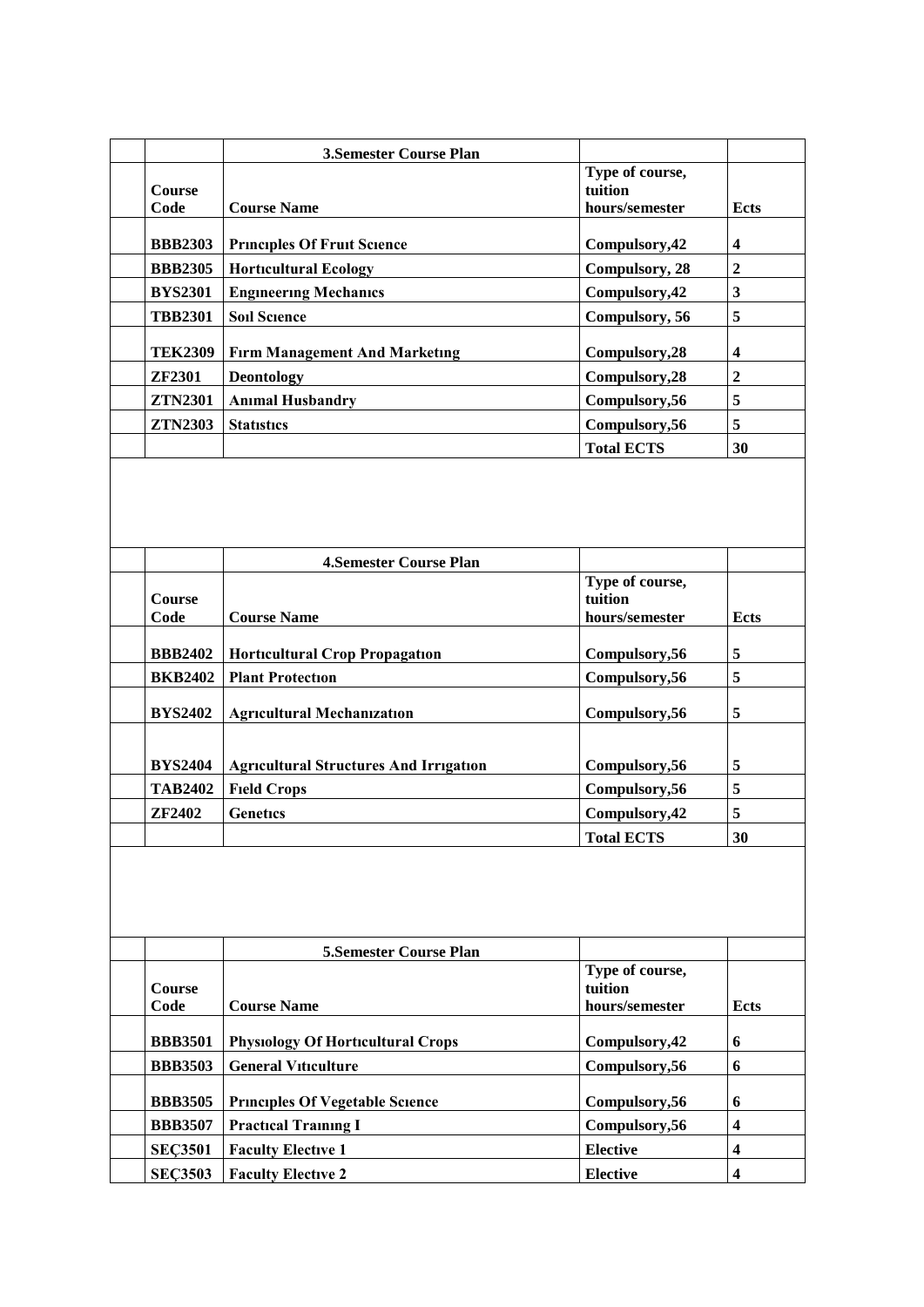|                |                                                    | <b>Total ECTS</b> | 30             |
|----------------|----------------------------------------------------|-------------------|----------------|
|                | <b>Elective Courses</b>                            |                   |                |
| <b>BKB3501</b> | Environmental Problems In Agricultural Engineering | Elective, 56      | 4              |
| <b>BKB3503</b> | Postharvest Diseases And Pests                     | Elective, 56      | $\overline{4}$ |
| <b>BKB3505</b> | Pests And Diseases Of Cereal And Legumes           | Elective, 56      | $\overline{4}$ |
| <b>BYS3501</b> | Environmental Problems In Agricultural Engineering | Elective, 42      | 4              |
| <b>BYS3505</b> | <b>Plant Protection Machinery</b>                  | Elective, 56      | $\overline{4}$ |
| STB3501        | Food Legislation And Quality Control               | Elective, 42      | 4              |
| <b>STB3503</b> | <b>Hygiene And Sanitation</b>                      | Elective, 42      | $\overline{4}$ |
| TAB3503        | <b>Industrial Crops</b>                            | Elective, 56      | $\overline{4}$ |
| TAB3507        | <b>Cereals And Food Legumes</b>                    | Elective, 56      | $\overline{4}$ |
| TAB3511        | Range And Meadow Management And Reclamation        | Elective, 56      | $\overline{4}$ |
| <b>TBB3501</b> | Soil And Water Management                          | Elective, 56      | $\overline{4}$ |
| TBB3503        | Soil Fertility And Fertilizer                      | Elective, 56      | $\overline{4}$ |
| <b>TBB3505</b> | Soil Biodiversity                                  | Elective, 56      | $\overline{4}$ |
| <b>TEK3501</b> | <b>Environmental Economics</b>                     | Elective, 42      | $\overline{4}$ |
| <b>TEK3503</b> | Agricultural Extension And Communication           | Elective, 42      | 4              |
| ZF3501         | Nutrition And Health                               | Elective, 42      | $\overline{4}$ |
| ZF3503         | Project Preperation And Evaluation                 | Elective, 56      | 4              |
| ZTN3501        | <b>Poultry Production</b>                          | Elective, 56      | $\overline{4}$ |
| ZTN3503        | <b>Small Ruminant Production</b>                   | Elective, 56      | $\overline{4}$ |
| ZTN3505        | <b>Feeds And Animal Nutrition</b>                  | Elective, 56      | $\overline{4}$ |

## **3 rd year, 2nd semester (14 weeks)**

| Code            | Courses                                           | Type of course,<br>tuition | <b>Credits</b> |
|-----------------|---------------------------------------------------|----------------------------|----------------|
|                 |                                                   | hours/semester             |                |
| <b>BBB3602</b>  | <b>Breeding Of Horticultural Crops</b>            | Compulsory, 42             | 3              |
| <b>BBB3604</b>  | Processing Of Horticulture Produce                | Compulsory, 56             | 4              |
| <b>BBB3606</b>  | Introduction To Biotechnology                     | Compulsory, 42             | 2              |
| <b>BBB3608</b>  | Postharvest Physiology And Technology             | Compulsory, 56             | 4              |
| <b>BBB36010</b> | Internship                                        | Compulsory                 | 6              |
| <b>BBB36012</b> | Floriculture                                      | Compulsory, 56             | 3              |
| <b>BBB36014</b> | Practical Training Ii                             | Compulsory, 56             | 4              |
| <b>SEC3602</b>  | <b>Faculty Elective</b>                           | Elective                   |                |
|                 | <b>Elective Courses</b>                           |                            |                |
| <b>BKB3602</b>  | Pests And Diseases Of Industrial Crops            | Elective, 56               | 4              |
| <b>BKB3604</b>  | Pests And Diseases Of Fruit Crops And Viticulture | Elective, 56               | 4              |
| <b>BKB3606</b>  | Pests And Diseases Of Vegetables                  | Elective, 56               | 4              |
| <b>BYS3602</b>  | Precision Farming Technologies                    | Elective, 56               |                |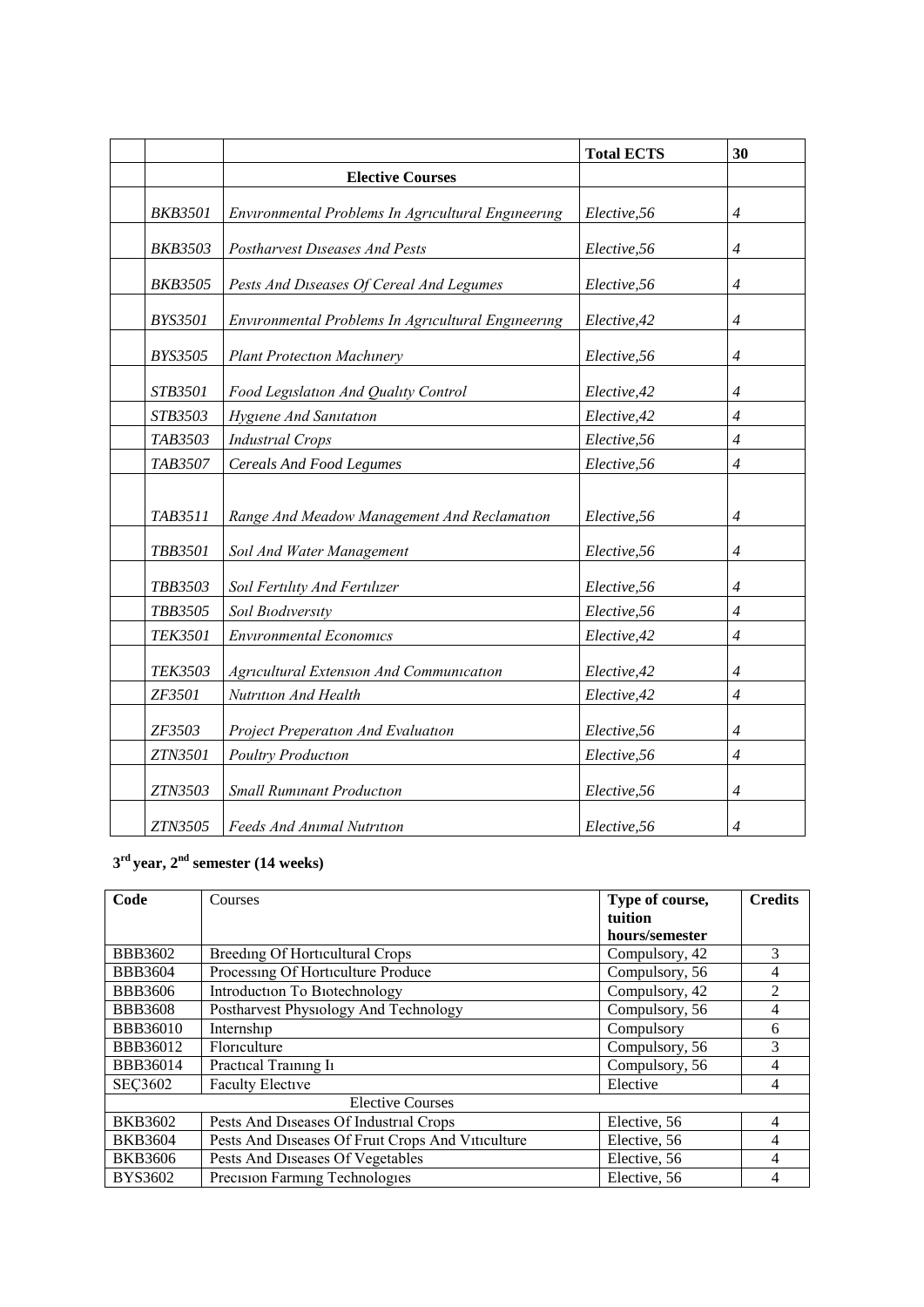| <b>BYS3604</b> | Renewable Energy Resources                    | Elective, 56 | 4              |
|----------------|-----------------------------------------------|--------------|----------------|
| STB3602        | Food Toxicology                               | Elective, 42 | 4              |
| STB3604        | Technology Of Agricultural Products           | Elective, 56 | 4              |
| TAB3602        | Seed Science And Technology                   | Elective, 56 | 4              |
| <b>TAB3604</b> | Forage Crops                                  | Elective, 56 | 4              |
| <b>TBB3602</b> | <b>Plant Nutrition</b>                        | Elective, 56 | 4              |
| <b>TBB3604</b> | Fertilizers And Fertilization Technique       | Elective, 56 | 4              |
| <b>TBB3606</b> | Geographic Information Systems In Agriculture | Elective, 56 | 4              |
| <b>TEK3602</b> | Trademark, Patent And Intellectual Rights     | Elective, 42 | 4              |
| <b>TEK3604</b> | <b>Agricultural Economics And Management</b>  | Elective, 56 | 4              |
| TEK3606        | Appraisals Of Agricultural Assets             | Elective, 56 | 4              |
| ZTN3602        | Beekeeping And Silkworm Production            | Elective, 56 | $\overline{4}$ |
| ZTN3604        | Cattle Production                             | Elective, 56 | 4              |
| ZTN3606        | Applied Animal Biotechnology                  | Elective, 56 |                |

## **4 th year , 1st semester (14 weeks)**

| Code            | <b>Courses</b>                                | Type of course, | <b>Credits</b> |
|-----------------|-----------------------------------------------|-----------------|----------------|
|                 |                                               | tuition         |                |
|                 |                                               | hours/semester  |                |
| <b>BBB4733</b>  | <b>Graduation Thesis I</b>                    | Compulsory, 28  | 3              |
| <b>OSD4701</b>  | <b>University Elective Course</b>             | Elective        | $\overline{3}$ |
| <b>SEC4701</b>  | Electives 1 (4 Course Will Be Chosen)         | Elective        | 12             |
| <b>SEC4703</b>  | Electives 2 (4 Course Will Be Chosen)         | Elective        | 12             |
|                 | <b>Elective Courses</b>                       |                 |                |
| <b>BBB4701</b>  | <b>Horticultural Crop Pests</b>               | Elective, 42    | 3              |
| <b>BBB4703</b>  | <b>Biotechnology Of Horticultural Crops</b>   | Elective, 28    | 3              |
| <b>BBB4705</b>  | Good Agricultural Practices In Horticulture   | Elective, 28    | 3              |
| <b>BBB4707</b>  | Quality And Quality Formation In Horticulture | Elective, 28    | 3              |
| <b>BBB4709</b>  | Project Preparation In Horticulture           | Elective, 28    | 3              |
| <b>BBB47011</b> | <b>Exotic Fruits</b>                          | Elective, 28    | 3              |
| <b>BBB47013</b> | <b>Cold Season Vegetables</b>                 | Elective, 42    | 3              |
| <b>BBB47015</b> | <b>Mushroom Culture</b>                       | Elective, 28    | 3              |
| <b>BBB47017</b> | Professional English I                        | Elective, 28    | 3              |
| <b>BBB47019</b> | Postharvest Handling Of Fruits And Vegetables | Elective, 28    | 3              |
| BBB47021        | Pruning Techniques Of Fruits                  | Elective, 28    | 3              |
| BBB47023        | <b>Stone Fruits</b>                           | Elective, 42    | 3              |
| BBB47025        | Subtropic Fruits I                            | Elective, 42    | 3              |
| <b>BBB47027</b> | Soilless Culture                              | Elective, 42    | 3              |
| <b>BBB47029</b> | Citriculture                                  | Elective, 42    | 3              |
| <b>BBB47031</b> | Pome Fruits                                   | Elective, 42    | 3              |

## **4 th year , 2nd semester (14 weeks)**

| Code           | <b>Courses</b>                               | Type of course, | <b>Credits</b> |
|----------------|----------------------------------------------|-----------------|----------------|
|                |                                              | tuition         |                |
|                |                                              | hours/semester  |                |
| <b>BBB4802</b> | Graduation Thesis I <sub>1</sub>             | Compulsory, 28  |                |
| OSD4802        | <b>University Elective Course</b>            | Elective        | 3              |
| <b>SEC4802</b> | Electives 1 (4 Course Will Be Chosen)        | Elective        | 12             |
| <b>SEC4804</b> | Electives 2 (4 Course Will Be Chosen)        | Elective        | 12             |
|                | <b>Elective Courses</b>                      |                 |                |
| <b>BBB4804</b> | Nutrition Physiology Of Horticultural Crops  | Elective, 28    |                |
| <b>BBB4806</b> | <b>Horticultural Crops Diseases</b>          | Elective, 42    | 3              |
| <b>BBB4808</b> | <b>Biological Principles In Horticulture</b> | Elective, 28    | 3              |